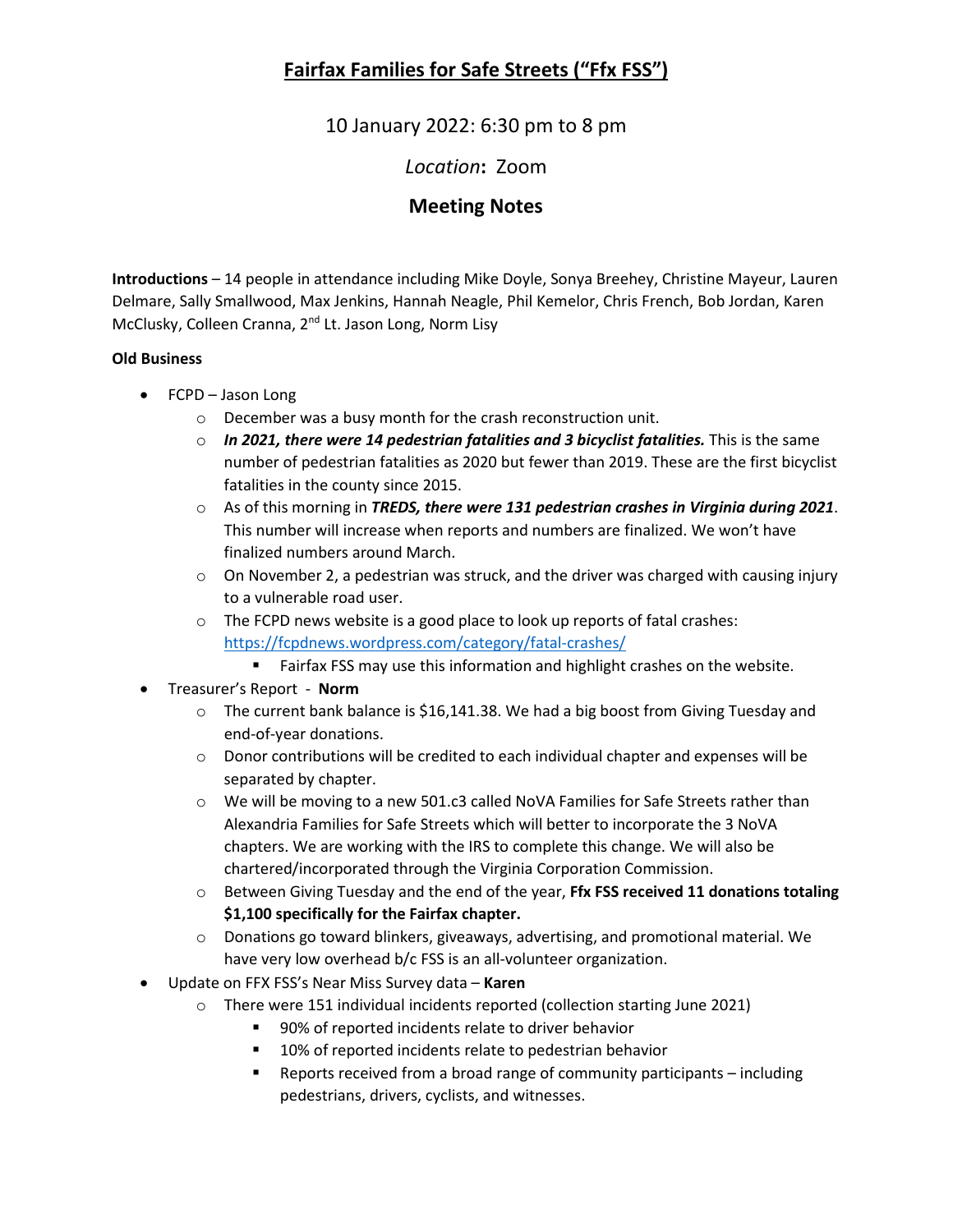- o Nature of Incident
	- Failure to Yield to People and Speeding were reported by almost 50% of respondents.
	- Distracted driving and Stop Sign Running trended above 10% during 4Q21

| Nature or Incident                                         | Count    | Percent | Count        | Percent <sup>'</sup> |
|------------------------------------------------------------|----------|---------|--------------|----------------------|
|                                                            | 2021     | 2021    | 4Q21         | 4Q21                 |
| Failure to yield to people in a crosswalk or on a sidewalk | 87       | 31%     | 29           | 34%                  |
| Speeding                                                   | 47       | 16%     | 13           | 15%                  |
| Poor Visibility                                            | 26       | 9%      | 7            | 8%                   |
| Distracted driver                                          | 23       | 8%      | 10           | 12%                  |
| Turning into an active crosswalk or bike lane              | 19       | 7%      | 4            | 5%                   |
| Passing too close                                          | 18       | 6%      | 6            | 7%                   |
| Red light running                                          | 17       | 6%      | 6            | 7%                   |
| Not enough time to cross                                   | 15       | 5%      | 7            | 8%                   |
| Stop sign running                                          | 15       | 5%      | 10           | 12%                  |
| Parking Hazard                                             | 9        | 3%      | 4            | 5%                   |
| Jaywalking                                                 | 4        | 1%      | 2            | 2%                   |
| <b>Trail Blocked</b>                                       | 3        | 2%      | $\mathbf{0}$ | 0%                   |
| Sidewalk blocked                                           | 2        | 2%      | 1            | 1%                   |
| Bike lane blocked                                          | 1        | 0%      | 0            | 0%                   |
| Crosswalk blocked                                          | 0        | 0%      | 0            | 0%                   |
| Opening door into active bike lane                         | $\Omega$ | 0%      | $\mathbf{0}$ | 0%                   |
| Total                                                      | 286      |         | 99           |                      |

o Incident Location

- 70% of respondents reported Crosswalks, Traffic Lights, and Right Turns as the incident location in 2021
- **There was an uptick in Stop Sign as the incident location during 4Q21**

| <b>Incident Location</b>  | Count | Percent | Count | Percent |
|---------------------------|-------|---------|-------|---------|
|                           | 2021  | 2021    | 4Q21  | 4Q21    |
| Crosswalk                 | 90    | 39%     | 30    | 34%     |
| <b>Traffic Light</b>      | 45    | 19%     | 19    | 22%     |
| <b>Right Turn</b>         | 29    | 12%     | 11    | 13%     |
| Stop Sign                 | 20    | 9%      | 13    | 15%     |
| Mid-Block                 | 16    | 7%      | 7     | 8%      |
| Left Turn                 | 11    | 5%      | 5     | 6%      |
| Trail                     | 8     | 3%      | 0     | 0%      |
| On Street Parking         | 6     | 3%      | 1     | 1%      |
| Sidewalk                  | 4     | 2%      | 1     | 1%      |
| Bike Lane (not protected) | 3     | 1%      | 0     | 0%      |
| Bike Lane (protected)     | 1     | 0%      | 0     | 0%      |
| Total                     | 233   |         | 87    |         |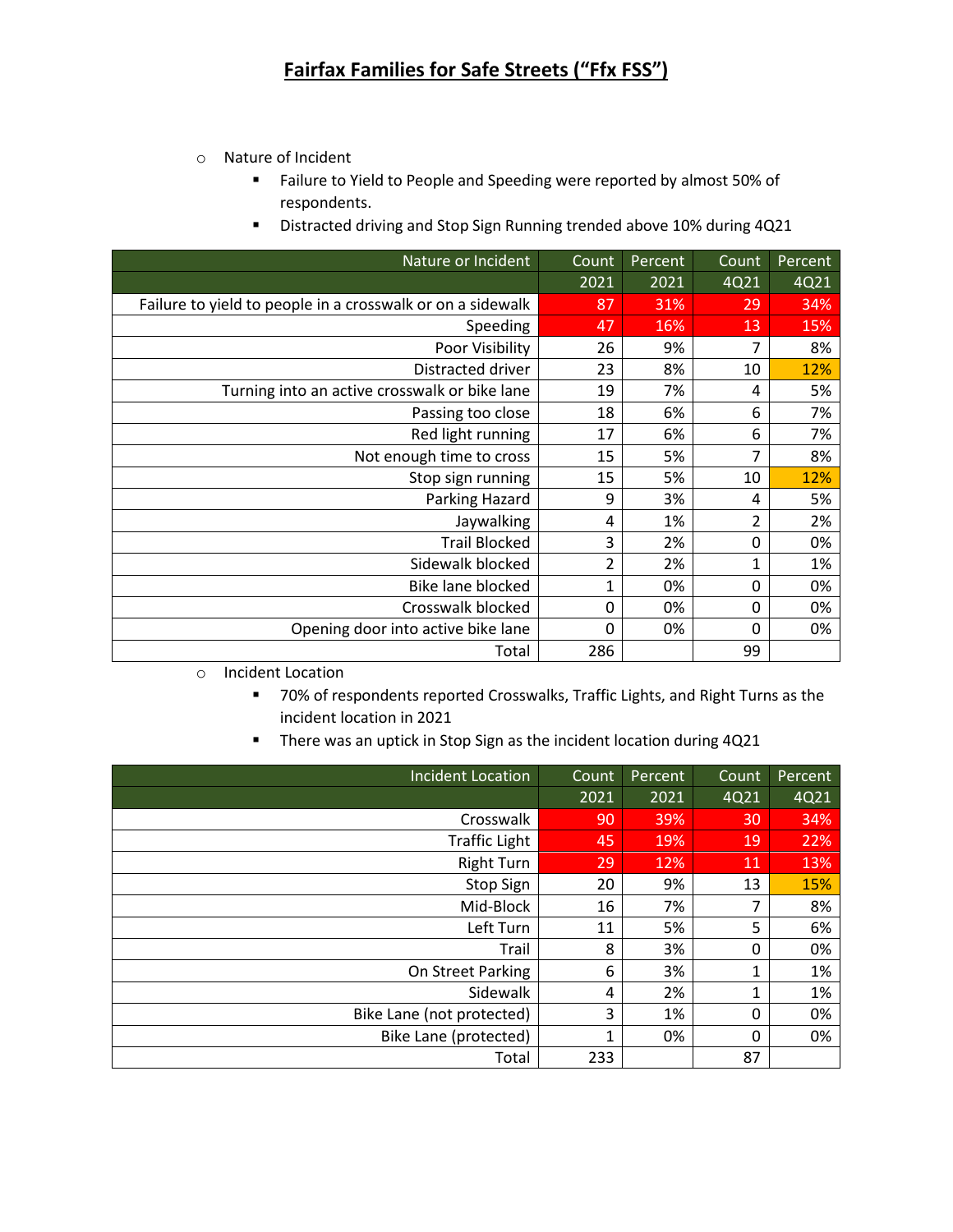**Fairfax Families for Safe Streets ("Ffx FSS")**



- $\circ$  We may be able to include EMT data to expand the depth of the Near Miss survey data. EMT has its own data set, and it can be distinctly different from the data we currently have from VDOT.
- o We would like to make sure we are reaching out to underserved communities and sharing the Near Miss survey with them. This will include translation and popup events.
- o High Schools may be able to help develop PSA-style videos to help promote the NM survey. **Sally may be able to help identify a High School video club** that might help.
- Fairfax FSS's recent marketing plus public outreach plans **Phil**
	- Updating NoVA FSS and all three FSS chapters web pages
		- There was recently a regional FSS marketing meeting to evaluate how we can make the NoVA FSS websites more effective. Committee members will be looking at other similar nonprofit websites and will reconvene to discuss design elements that we can incorporate into the NoVA FSS sites. These recommendations will be shared with the web developer to get a sense of the level of effort. We would also like to make the website easier for non-web developers to maintain.
	- Community outreach
		- In Nov-Dec, we were able to distribute a lot of blinkers in the Mason District. We attracted the attention of 3 community groups that were happy to take and distribute these blinkers to at-risk populations who live along highly trafficked corridors. Mike will be purchasing more blinkers.